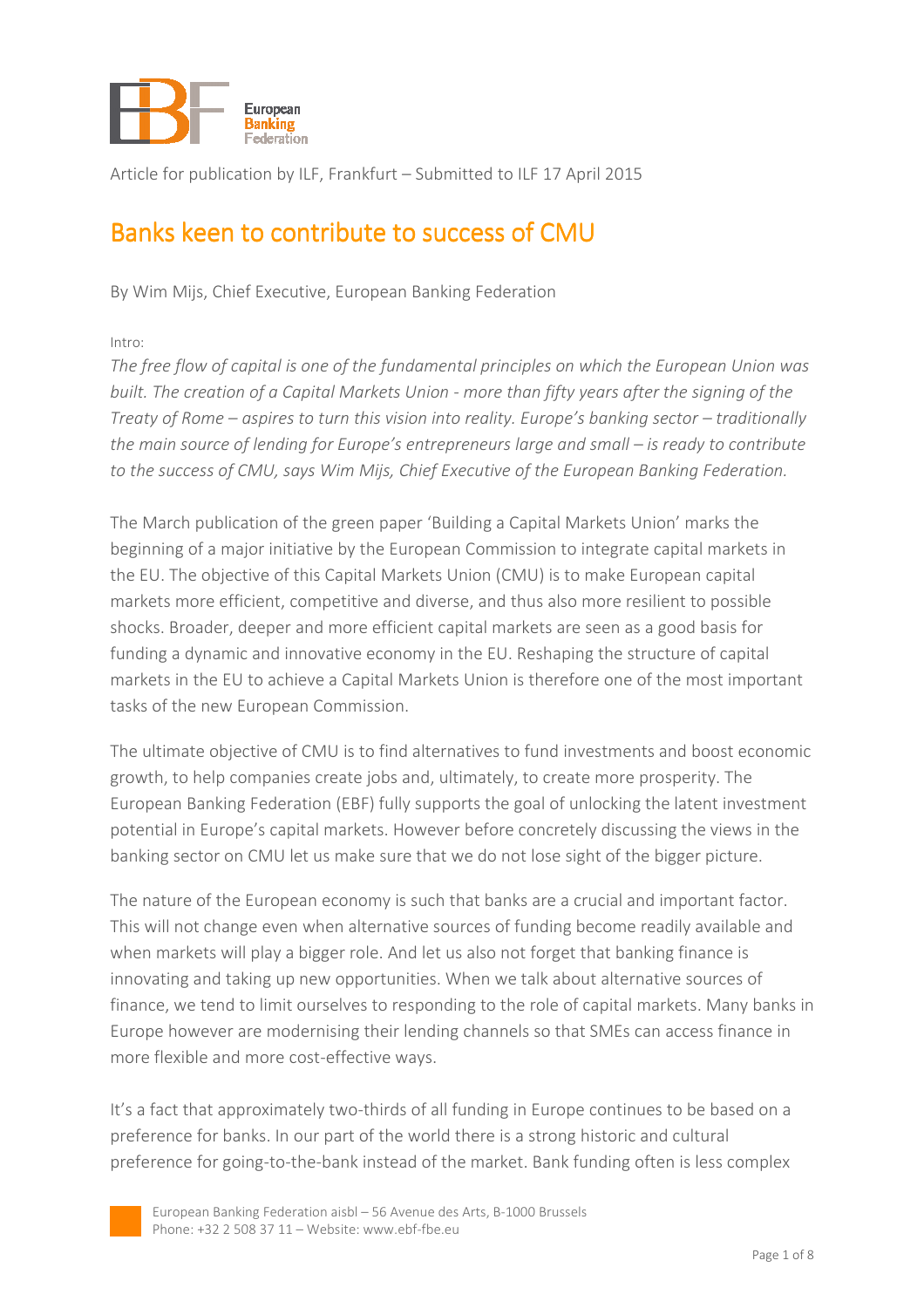

than having to go to markets – and therefore also cheaper. That's very different from the United States, where the economy depends largely on financial markets for funding. It is important that we do not ignore these cultural differences.

Capital Markets Union may have been inspired by the fact that the bank transmission system in Europe in recent years has not managed to deliver fully what was expected. We take great comfort in comments<sup>1</sup> that Commissioner Jonathan Hill made in March, when he said Capital Markets Union is not about displacing banks, but about complementing the role of banks.

Still, Capital Markets Union is important as a project that can help address fragmentation in Europe's financial services markets and that can encourage renewed integration. Our sector strongly feels financial integration is tremendously important for the EU economy. The European Banking Federation, ever since it was created in 1960, works hard to contribute to that integration.

However, reality requires all of us to admit that despite all the efforts of the European Union, the financial services markets in Europe remain deeply fragmented. European Central Bank data shows that fragmentation in Europe's financial markets has even increased again during the years that followed the financial crisis.

Just to given one example: the share of cross-border debt securities in the euro area was only 16% in 2013, compared to 30% at the beginning of 2008.

One of the good things about Capital Markets Union is that it provides a clear and fresh focus on removing obstacles and on removing barriers to growth. We also very much welcome the focus of the new European Commission on growth and jobs, and also on better regulation.

#### Regulatory uncertainty as a barrier to growth

Turning Capital Markets Union into a success also requires all of us to acknowledge and define some of the factors that could prevent it from delivering on its potential. Regulatory uncertainty is one of them.

The European Commission's green paper makes clear that CMU has a broad scope, with the prospect of various different measures for the short, medium and long term horizons. That means we can expect many different measures. The drawback of this broad scope also is that it creates uncertainty.

 $\overline{a}$ 

<sup>1</sup> http://europa.eu/rapid/press-release\_SPEECH-15-4494\_en.htm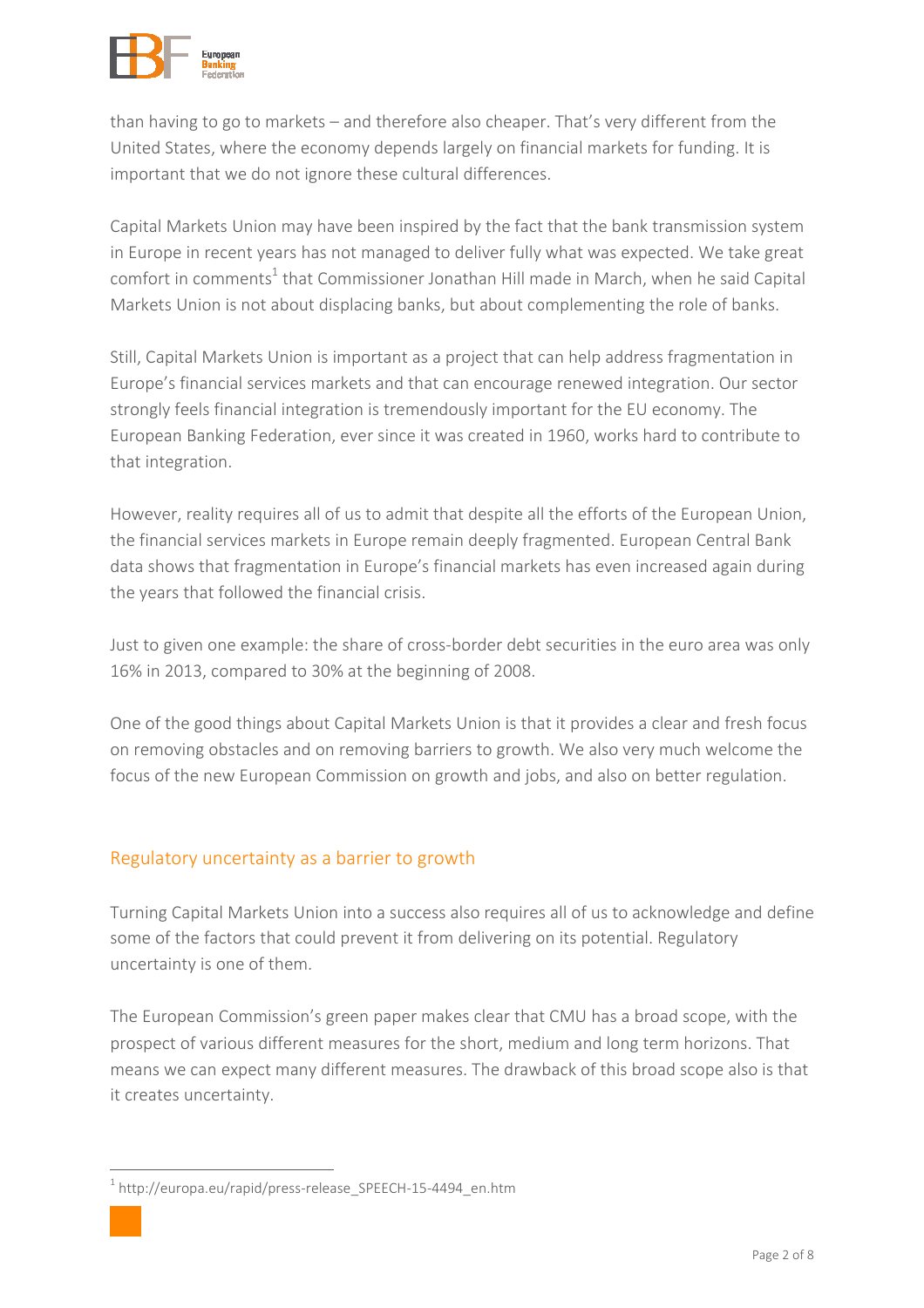

The financial services industry – banks as well as investors and markets - needs certainty on the limits of regulation. After the avalanche of new rules that was introduced in recent years, it is becoming difficult for our industry to keep up with the continuous flow of new regulations.

We see another risk in one of the key success factors for Capital Markets Union: the willingness of national governments to embrace change.

If fragmentation is to be addressed properly, national securities laws need to be further harmonized. But how will it for example be possible to reconcile home repossession laws in Italy with those in Sweden. In Italy it can take five years, while in Sweden a home can repossessed in merely six months. Differences such as these will not make it easy to securitize mortgages at a European level.

The success of CMU will depend to a significant extent on how the EU handles the proposal to break up banks and the financial transaction tax. If we are not careful, these plans will harm liquidity and weigh down capital markets. Banking Structural Reform should not be introduced without carefully considering the unintended consequences. This risks a scenario where the EU goes full throttle - with the hand brake on.

With that in mind, Europe's banking sector would welcome a regulatory pause. That could give more time to make sure that we correctly implement the existing regulatory framework, with MiFID II, MiFIR, the Single Rule Book and BRRD. These new regulations should not be allowed to complicate CMU.

#### Key objectives: efficient demand, easier risk allocation, appropriate balance

We believe that CMU should achieve three objectives in order to bring about a more integrated market:

- 1. It should increase the efficiency of the capital market by bringing investment opportunities for savers and investors more into line with the demand for capital. This can be achieved by broadening the availability of diverse corporate finance options and by expanding the range of investments open to savers and investors.
- 2. It should make risk allocation easier by improving cross-border investment opportunities. This would help to better absorb the effects of economic shocks on individual Member States.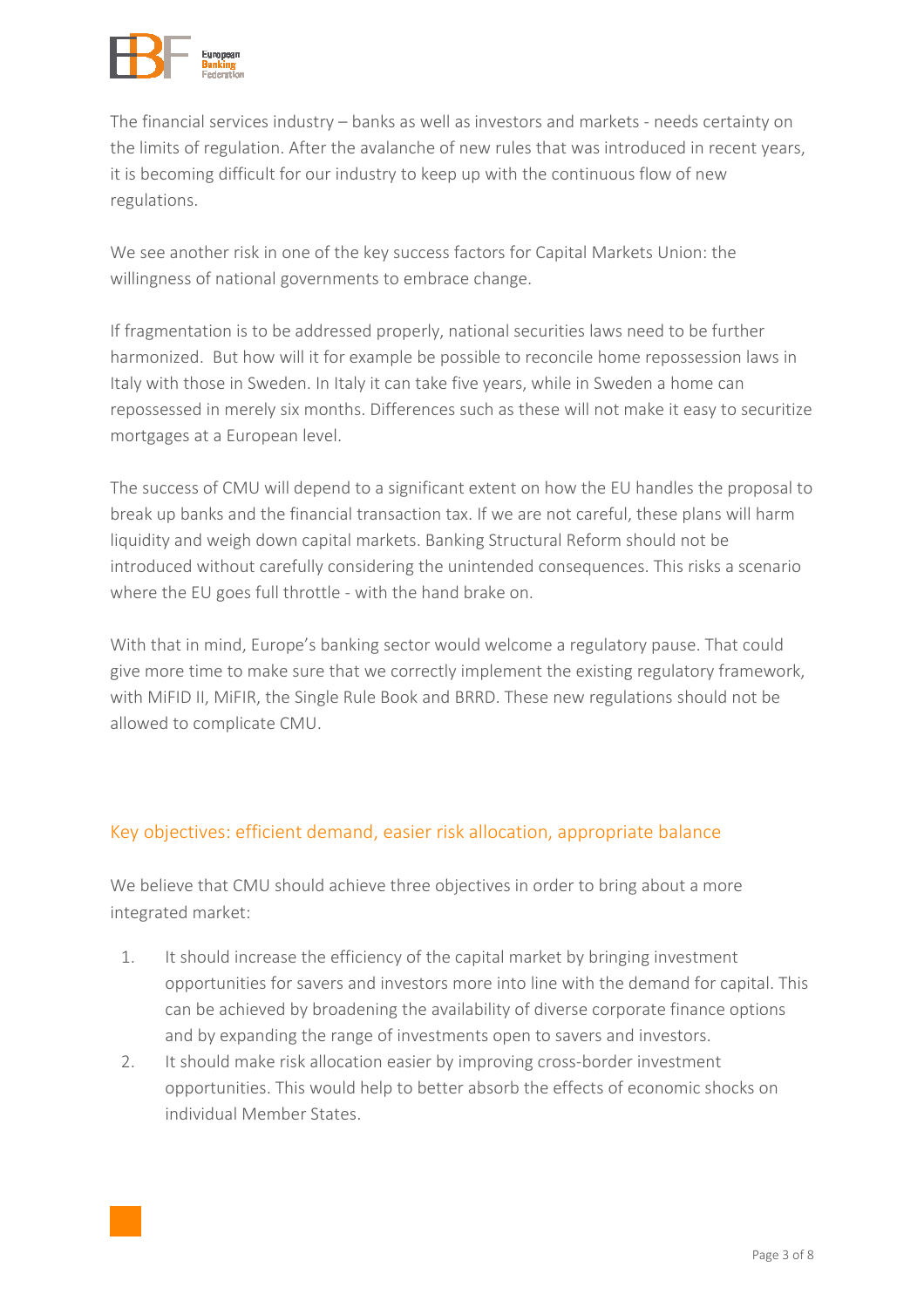

3. It should ensure that the capital market and the banking sector each contribute an appropriate share to funding the economy. This could make the economy more resilient to economic shocks.

The CMU project requires joint efforts to be successful. The EBF also stresses that efforts should be carried out by all actors in the European economy, including banks and Member State governments.

A fundamental prerequisite for the success of CMU are economic reforms which help to restore confidence in the capital markets. Above all in the countries hit by crisis, such reforms are a *sine qua non* for improving the international competitiveness of their domestic economy.

Only then will new regulation have a chance of creating a broader, deeper and more efficient capital market. Without restoring investor confidence both in the stability of the capital markets and in sound economic and fiscal policy, all measures to establish CMU – whatever its precise design – will be in vain.

#### Ten priority points to consider

In preparing its official position that will be submitted to the European Commission, the EBF has identified a list of ten key priorities for establishment of the CMU:

- 1. Ensure a level playing-field between markets and between EU and non-EU actors
- 2. A 'one-size-fits-all' approach will not work
- 3. Complete the Single Rulebook
- 4. Do no harm to existing markets
- 5. Emphasise importance of liquidity and market-making
- 6. Revise rules for Securitisation
- 7. Review the Prospectus Directive
- 8. Remove existing tax barriers
- 9. Promote tax transparency for cross-border shareholders
- 10. Improve financial education and SME knowledge

#### Key points

#### 1. Ensure a level playing-field

The Commission must ensure a level-playing field for all actors in financial markets, and there should be equal terms for all market participants. To ensure an effective Single Market it is necessary to align regulation to ensure that it does not act to prevent cross-border activity or to distort competition.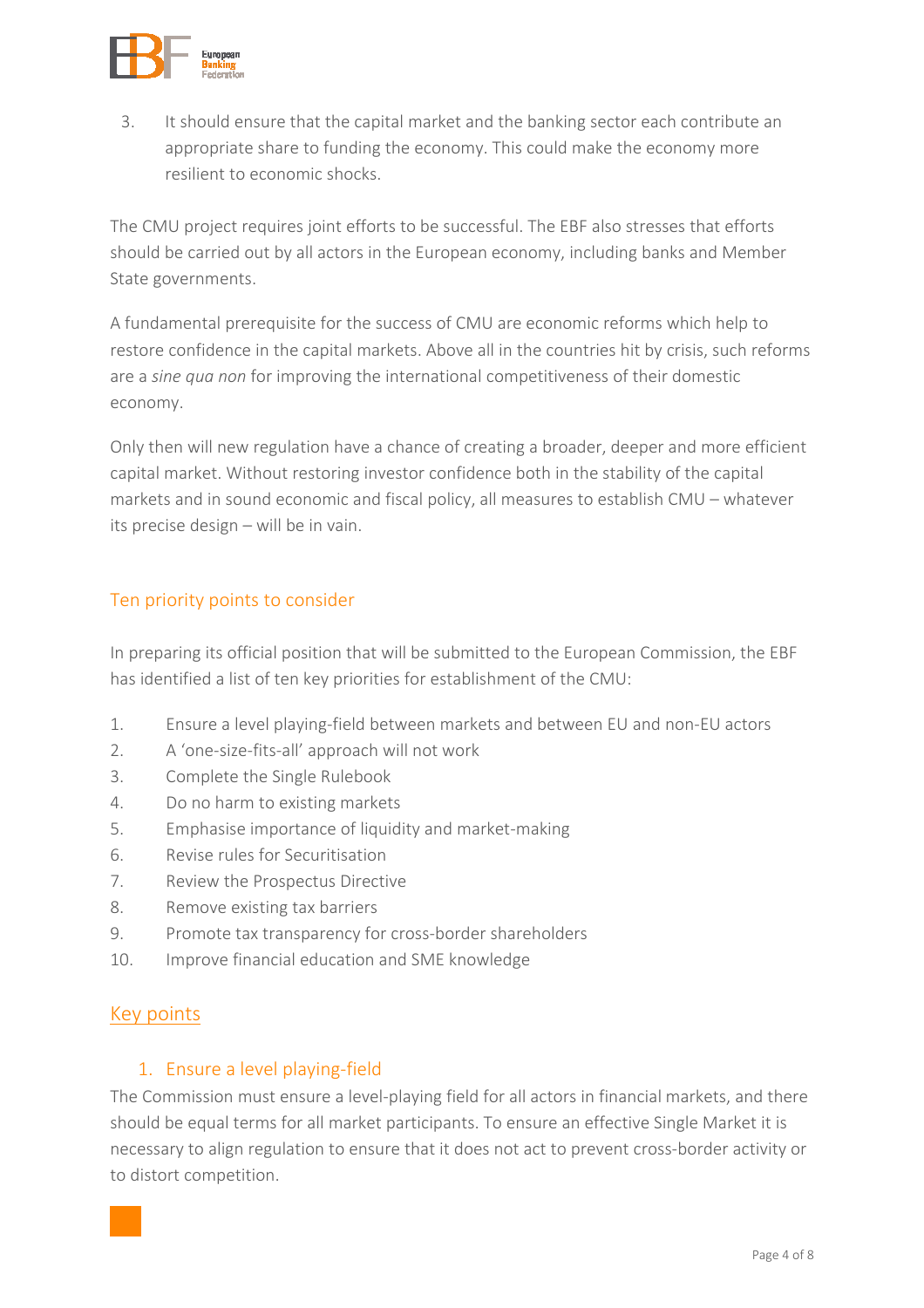

Alternative channels of funding to bank intermediation will be essential to create a CMU, however these channels must be appropriately regulated. So-called 'Shadow Banking' activities should not benefit from less onerous or even preferential regulatory treatment, and should be subject to the principle of 'same risks, same rules'.

#### 2. A 'one-size-fits-all' approach will not work

Proportionality must be a key principle of the Commission in developing the CMU. A one-sizefits-all approach will not take into account the different risks of different activities and business models within EU capital markets. The Commission must take into account the different cultural, economic and legal frameworks in EU jurisdictions, and disproportionate measures could lead to serious unintended consequences and further fragmentation of capital markets.

## 3. Complete the Single Rulebook

The implementation and completion of a true Single Rulebook would help to remove uncertainty for investing in capital markets. The Single Rulebook must be complemented by close convergence of supervisory practices that must be effectively and consistently enforced across all Member States. This will help to create a Single Market for capital for all 28 Member States and would help to remove barriers to cross-border investment within the EU.

Member States must avoid 'gold-plating' legislation, which would disturb the single market. Member States should not be competing on legislation, but instead should be competing on business-friendliness and reliable environments to attract investment.

#### 4. Do no harm to existing markets

Policy-makers need to avoid introducing any measures that are likely to have a negative impact on capital flows and investment. This would hinder the overall objective of the CMU. The Commission must in particular avoid unintended consequences on capital structures which could risk further fragmentation in financial markets. A good example of this is the implementation of MiFID II and MiFIR, which if not calibrated correctly could create distortions in financial markets, leading to further fragmentation and higher costs for investors.

#### 5. Emphasise importance of liquidity and market-making

The success of the initiative to make capital markets more efficient will also depend on whether or not markets can be made broader and deeper and on the availability of the necessary liquidity. Market-makers serve a crucial role in financial markets by providing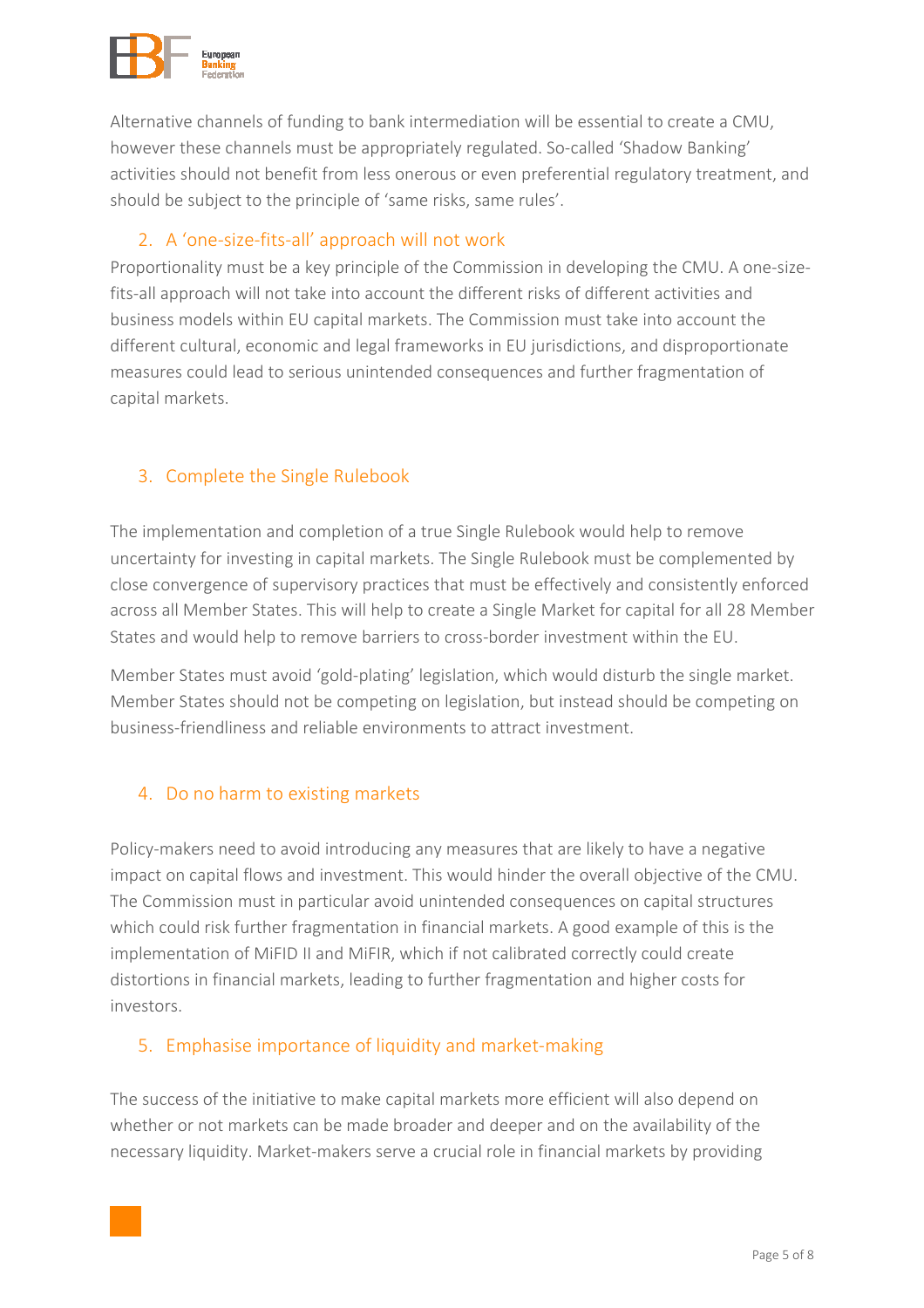

liquidity to facilitate market efficiency and functioning. Market-makers are critical for the financing of the economy, as was recently confirmed by the ECB.<sup>2</sup>

The Commission needs to place market-making and the importance of providing liquidity at the forefront of the CMU. Liquid capital markets will boost the process of moving capital from slowly growing sectors to dynamic innovative industries and raise confidence of investors.

The adoption of the Banking Structural Reform proposal without adaptations will have significant adverse impacts on the potential CMU. The separation of trading activities out of the universal bank will render market-making more expensive for customers and decrease liquidity in markets.

Hurdles and disincentives to providing liquidity and market-making may also arise from the introduction of a Financial Transaction Tax (FTT). By increasing the cost of secondary market trading – even fractionally - in participating Member States, the FTT would reduce liquidity and so make capital markets a less attractive place for investors, impacting both primary and secondary capital markets and dis-incentivising on-exchange trading and clearing. The negative consequences of the tax would be proportionate to its huge effective magnitude, taking into account the cascading effect in its application.

## 6. Revise rules for Securitisation

The Commission needs to revitalise the market for simple, standard and transparent securitisations, including those products suitable for SMEs. This should be based on a dedicated European securitisation framework addressing the inherent risks associated with securitisations, including a revision of the capital requirements for securitisations.

The EBF also supports a more lenient supervisory formula that replaces the current squeezing effect of external ratings. This should be applied to securitisation vehicles that comply with a set of eligibility requirements as simple, standard and transparent.

## 7. Review the Prospectus Directive

The Prospectus Directive needs to be reviewed to make it easier to comply with, in particular for SMEs. The threshold for producing the prospectus should be significantly higher (as it is in the US) to ease the burden on SMEs. A revised Prospectus Directive should make it easier and cheaper for firms to go to market, while still preserving a high level of investor protection.

 $^2$  See p5 of the Opinion of the European Central Bank of 19 November 2014 on a proposal for a regulation of the European Parliament and of the Council on structural measures improving the resilience of EU credit institutions (CON/2014/83) [Link].



 $\overline{a}$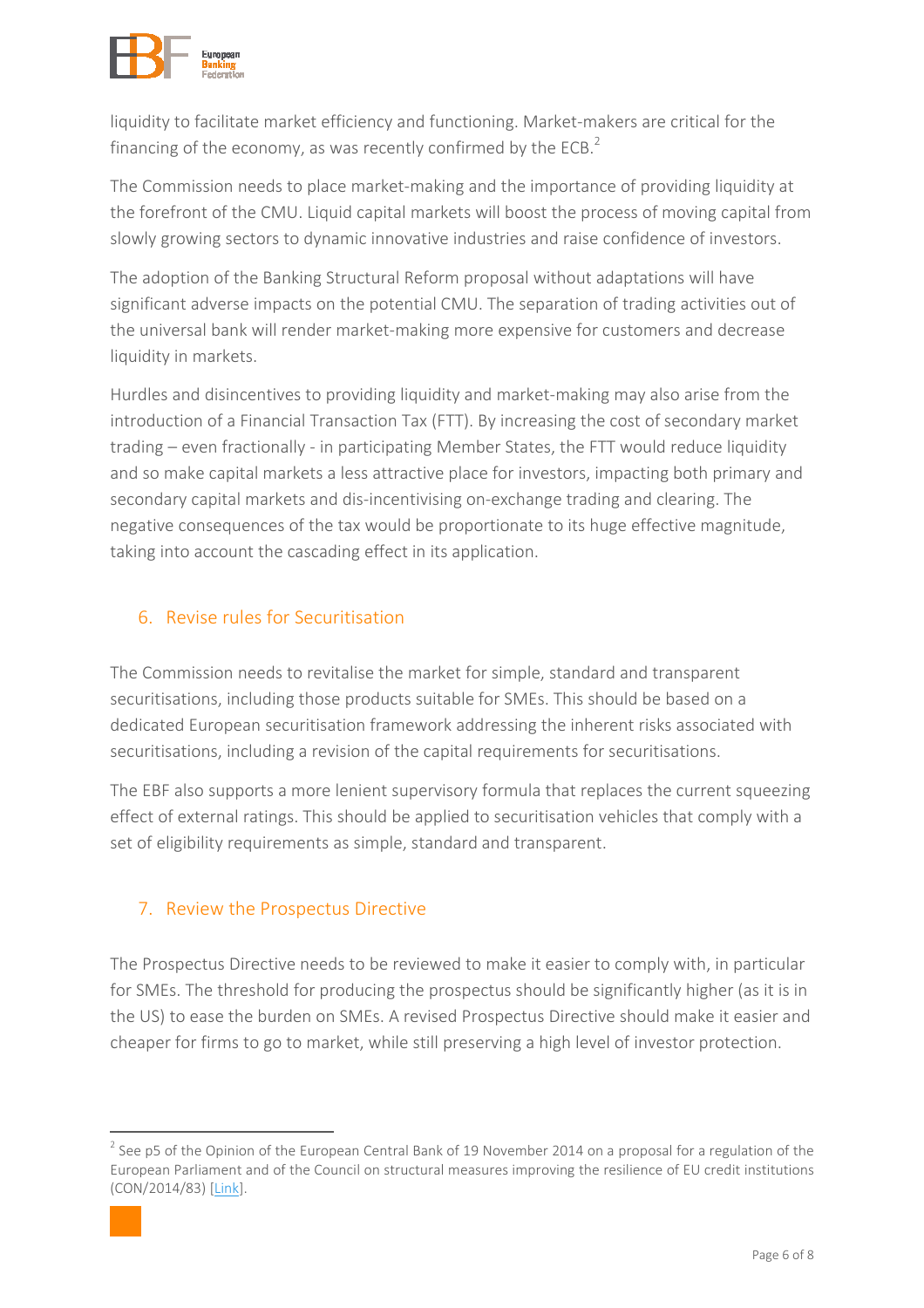

#### 8. Remove existing tax barriers

The first Giovannini Report of November 2001 identified 15 barriers associated with the clearing and settlement of cross-border securities transactions within the EU. Two of them (barriers 11 and 12) are tax barriers.

The complexity and cost of obtaining the tax relief to which an investor is legally entitled often lead investors to forego the relief. Even though the financial intermediary has access to accurate customer information and is subject to high compliance regulation standards, obtaining tax relief to which its customers are entitled is often not practicable. Full withholding at the maximum tax rate is often the outcome and constitutes a major disincentive to cross-border investment in capital markets.

National provisions requiring that taxes on securities transactions must be collected via particular local settlement systems may narrow the choice available to investors and impair cross-border activity.

#### 9. Promote tax transparency for cross-border shareholders

All issuers and all intermediaries should comply with the same tax compliance requirements, including reporting requirements under the OECD Common Reporting Standard (CRS) and the Revised Directive on Administrative Cooperation (DAC2), i.e. all issuers and intermediaries should ensure that the beneficial owners are identified and disclosed under the prescribed procedures wherever they are located.

#### 10. Improve financial education and SME knowledge

The Commission should take steps to improve the level of financial education in the EU, for both (retail) investors and SMEs. This would help (retail) investors to better understand the functioning of capital markets and their role within markets, while SMEs would benefit from increased knowledge of possible funding options available within capital markets.

To sum it all up, Capital Markets Union must unlock the latent potential of EU financial markets to support bank funding in the economy. It needs to result in innovative, effective initiatives that enable financial markets contribute to growth, and that instils companies with the confidence they require to invest and create more jobs.